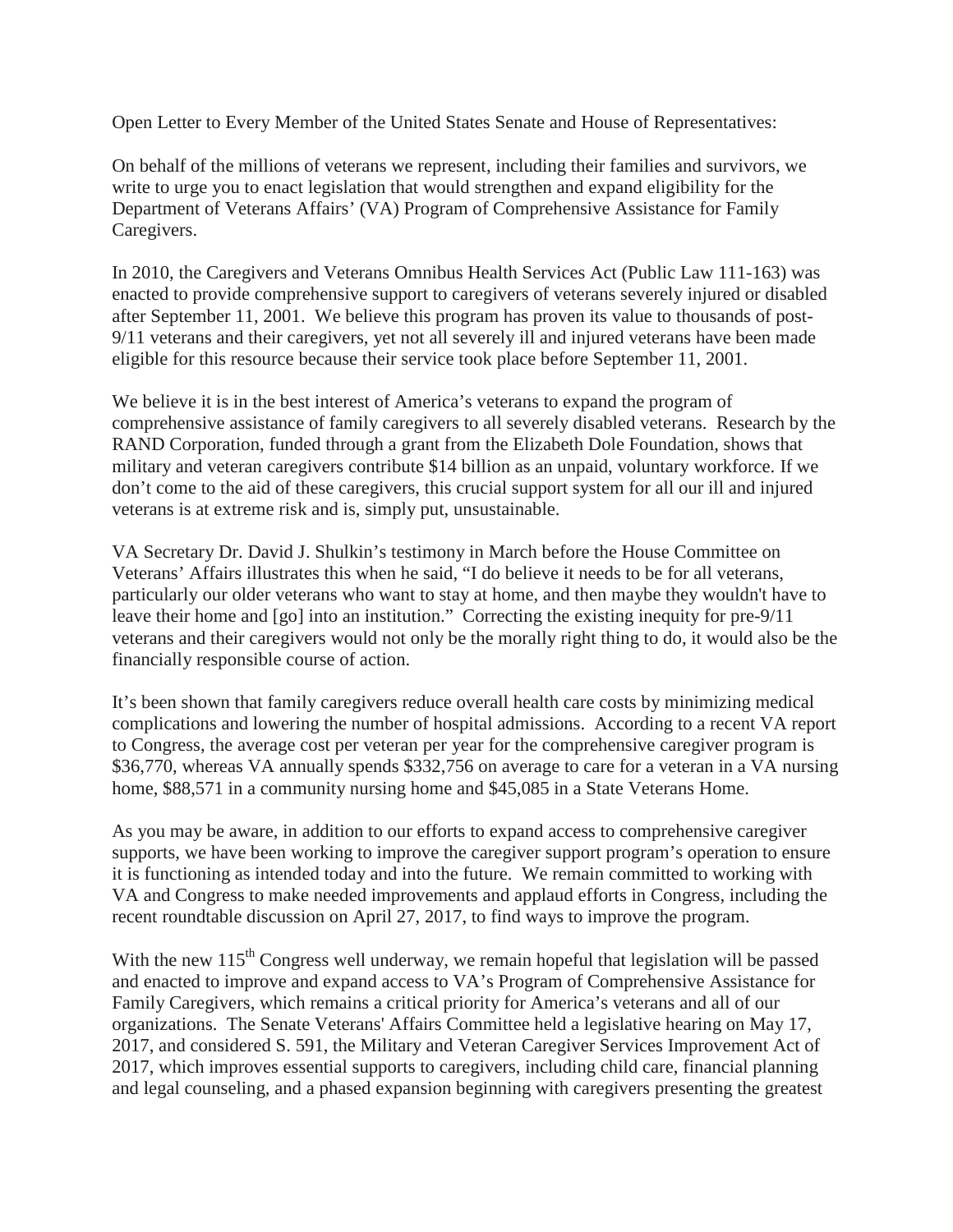need for comprehensive caregiver support services. A hearing is also scheduled on June 14 of the Senate Special Committee on Aging to examine the issues facing military and veteran caregivers.

We, the undersigned organizations representing veterans, service members, their caregivers, and their families, urge you to co-sponsor the S. 591 and H.R. 1472. We also urge the House to conduct a legislative hearing to consider H.R. 1472, the Military and Veteran Caregiver Services Improvement Act of 2017, the companion bill of S. 591. Enactment of these bills is necessary to more equitably and fully empower family caregivers of severely disabled veterans from all wars.

Respectfully,

ugusta Garry J. Augustine Senator Elizabeth Dole

Executive Director **Founder and CEO** Washington Headquarters Elizabeth Dole Foundation DAV (Disabled American Veterans)

Sherman Gillums, Jr. Executive Director Executive Director Paralyzed Veterans of America Veterans of Foreign Wars

Executive Vice President and AFWOA Chief Advocacy & Engagement Officer AARP

 $H$  $C$ 

Headquarters Senior Director<br>
Air Force Sergeants Association<br>
The American Legion Air Force Sergeants Association

President & CEO  $VADM$ , MC, USN (Ret.) America's Warrior Partnership Executive Director

lizatre

of the United States

Nancy A. LeaMond Nichole King Compbell<br>Nancy A. LeaMond Nichole King-Campbell

Keith A. Reed Verna L. Jones

m Lorraine Michael Cowan, MD, FACP AMSUS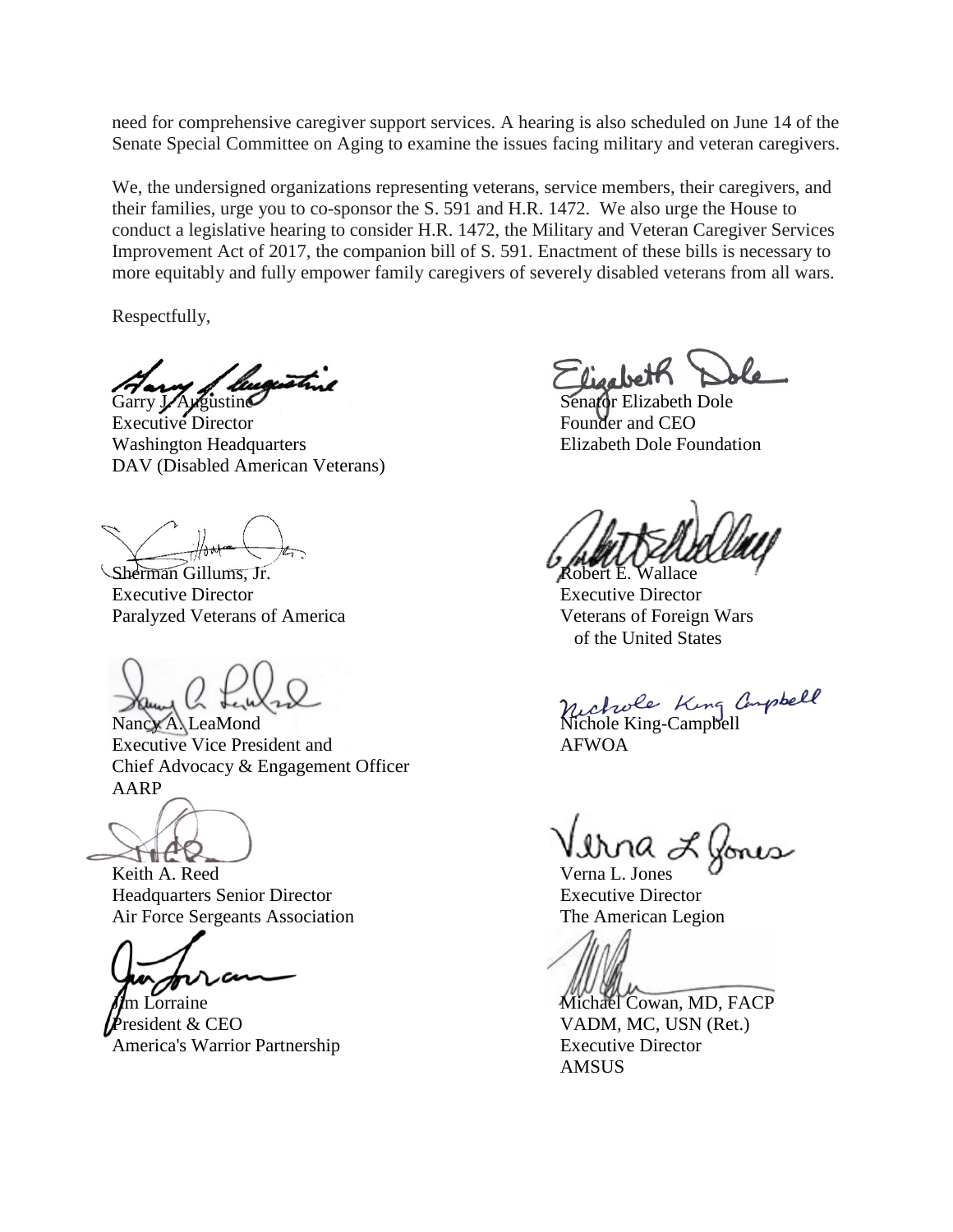$C - M$  $\mathsf{D}$ h Chenelly  $\mathsf{U}$  Carter F. Ham

AMVETS President & CEO

15675

Mrs. Kathy Roth-Douquet CEO Chief Executive Officer

etteducates

**Carol Setteducato** Kristina Kaufman Executive Director Executive Director Chief Warrant & Warrant Officers Association Code of Support Foundation USCG

Col. James T. Currie, USA (ret.) Meghan Ogilvie

Executive Director **Chief Executive Officer** Chief Executive Officer Commissioned Officers Association  $\bigcap$  Dog Tag, Inc. of the U.S. Public Health Service

aty Benheas

 $\kappa$ aty Beh Neas Kenneth Fisher Executive Vice President, Public Affairs Chairman and CEO Easterseals Fisher House Foundation

Executive Director Board Chair

Lisa Colella

Lisa Colella Robin Kelleher Executive Director CEO

National Executive Director General, U.S. Army Retired Association of the U.S. Army

Blue Star Families Caregiver Action Network

(Vornes Avec Harret Boyden

Fleet Reserve Association Gold Star Wives of America, Inc.

Salin Kelleher

Healing Household 6 Hope for the Warriors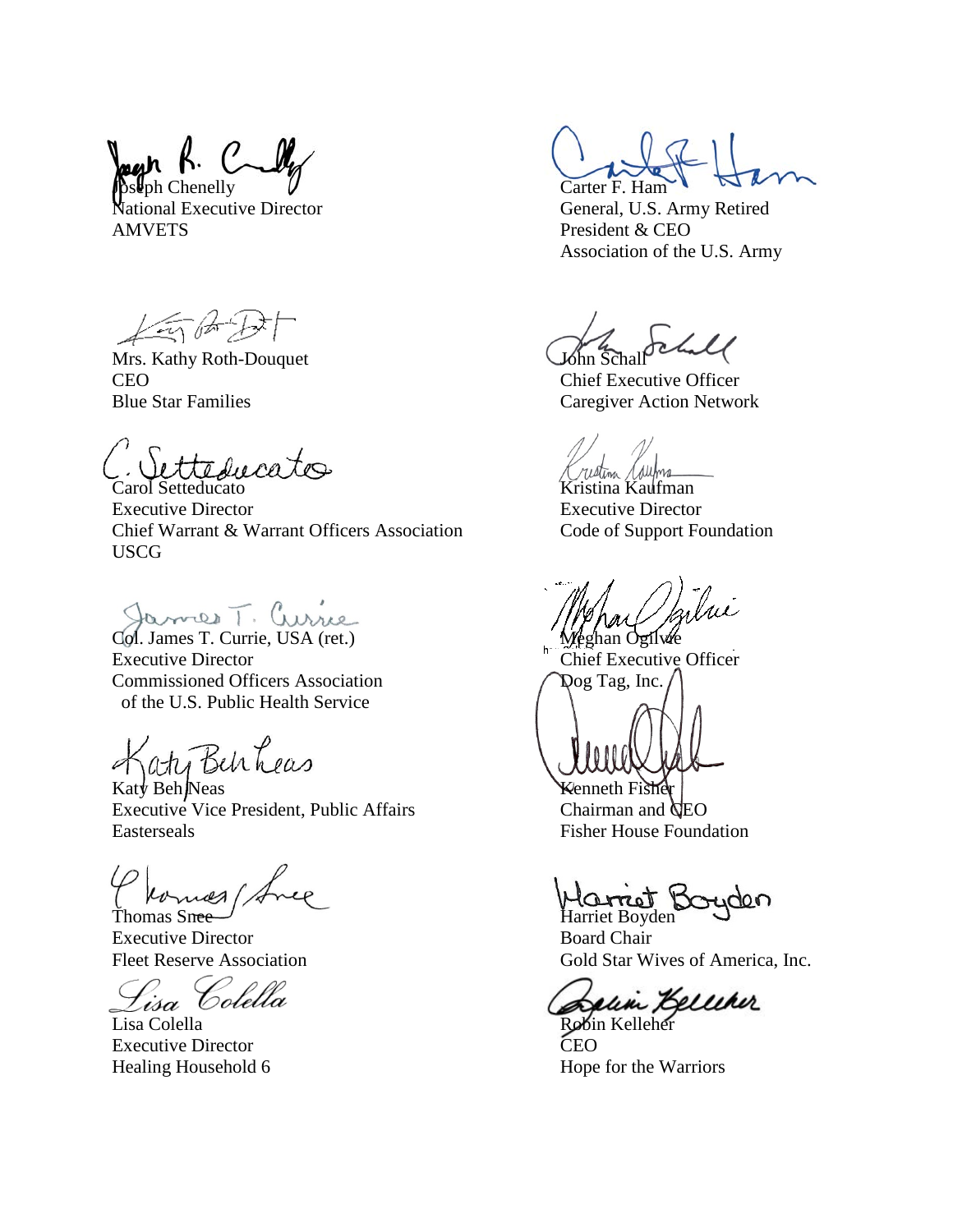Rosenbleets

National Executive Director Jewish War Veterans of the USA

Lyman M. Smith Dr. Mary Keller CAPT, CHC, USN, Retired President and CEO Military Chaplains Association

Dana T. arkins

Dana T. Atkins / Hershel Gober Lieutenant General, U.S. Air Force (Ret.) National Commander President Military Order of the Purple Heart Military Officers Association of America

Joyce Wessel Rager<br>Joyce Wessel Raezer Jill Kagan

Executive Director Director National Military Family Association National Respite Coalition

Executive Director CEO & Founder Non-Commissioned Officers Association PsychArmor Institute

 $\alpha$ use Casam  $\alpha$ <br>Leisa Easom, PhD, RN Eydia C. Wattas, Esq. Executive Director CEO Rosalynn Carter Institute for Caregiving Service Women's Action Network

Herb Rosenbleeth Marine Corps Reserve Association

Executive Director Military Child Education Coalition

Jon Ostrowski Marjorie Morrison

America Deirdre Parke Holleman, Esq. Executive Director Washington Executive Director Quality of Life Foundation The Retired Enlisted Association